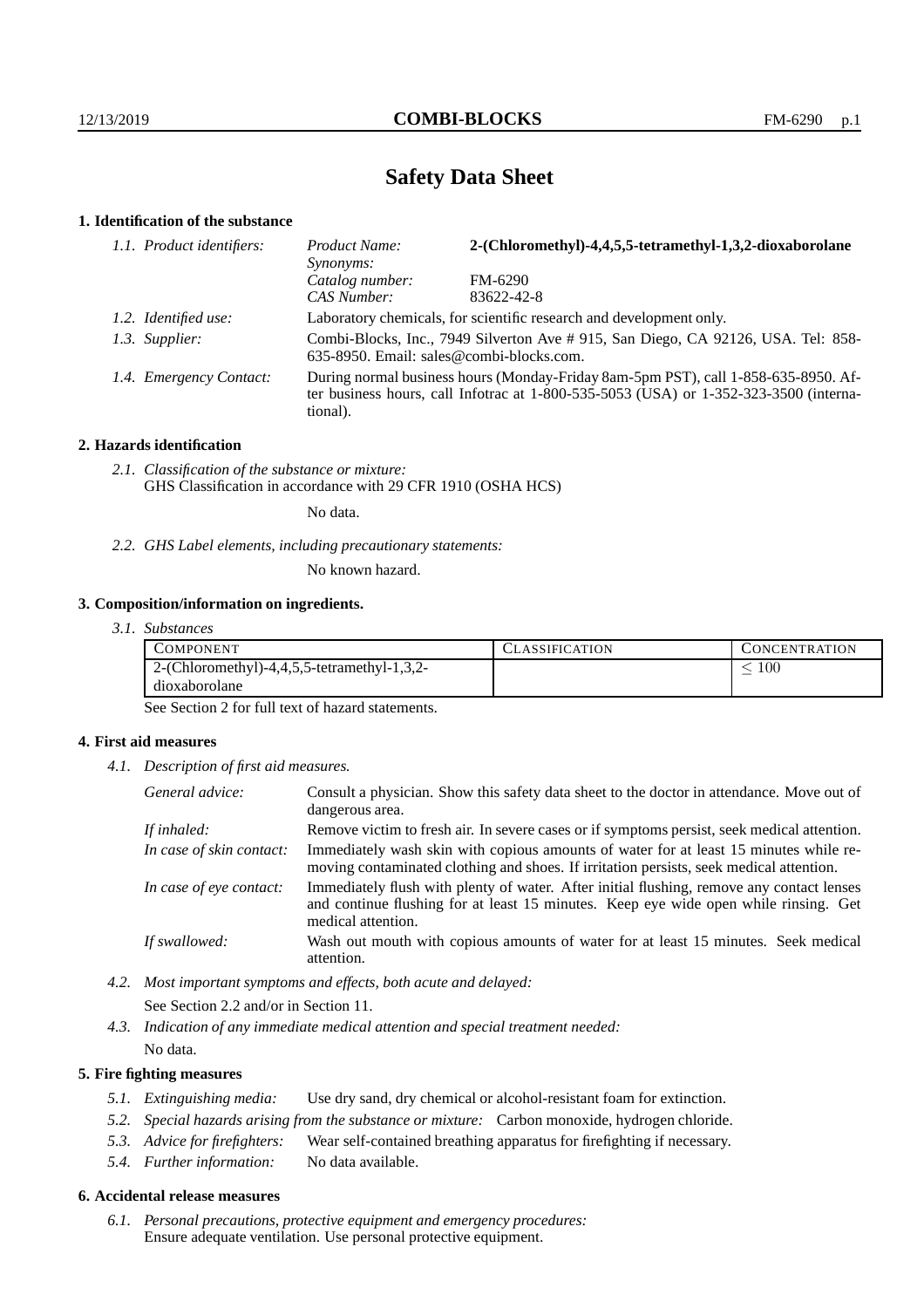|                                                                                                                                                                                                                                                                     | 6.2. Environmental precautions:                                                                                                                                                        |                                                                                                                                                                                                                                                                            |  |  |
|---------------------------------------------------------------------------------------------------------------------------------------------------------------------------------------------------------------------------------------------------------------------|----------------------------------------------------------------------------------------------------------------------------------------------------------------------------------------|----------------------------------------------------------------------------------------------------------------------------------------------------------------------------------------------------------------------------------------------------------------------------|--|--|
|                                                                                                                                                                                                                                                                     |                                                                                                                                                                                        | Should not be released into the environment. See Section 12 for additional ecological information.                                                                                                                                                                         |  |  |
|                                                                                                                                                                                                                                                                     | 6.3. Methods and materials for containment and cleaning up:                                                                                                                            |                                                                                                                                                                                                                                                                            |  |  |
|                                                                                                                                                                                                                                                                     |                                                                                                                                                                                        | Sweep up or vacuum up spillage and collect in suitable container for disposal.                                                                                                                                                                                             |  |  |
| 6.4. Reference to other sections:                                                                                                                                                                                                                                   |                                                                                                                                                                                        |                                                                                                                                                                                                                                                                            |  |  |
| Refer to protective measures listed in Sections 8 and 13.                                                                                                                                                                                                           |                                                                                                                                                                                        |                                                                                                                                                                                                                                                                            |  |  |
|                                                                                                                                                                                                                                                                     | 7. Handling and storage                                                                                                                                                                |                                                                                                                                                                                                                                                                            |  |  |
|                                                                                                                                                                                                                                                                     |                                                                                                                                                                                        | 7.1. Precautions for safe handling: Avoid contact with skin and eyes. Avoid inhalation of vapour or mist. Keep away<br>from sources of ignition - No smoking. Take measures to prevent the build up of electro-<br>static charge. For precautions see section 2.2.         |  |  |
| 7.2. Conditions for safe storage, including any incompatibilities: Store under $-20^{\circ}$ C. Keep container tightly closed in<br>a dry and well-ventilated place. Containers which are opened must be carefully resealed<br>and kept upright to prevent leakage. |                                                                                                                                                                                        |                                                                                                                                                                                                                                                                            |  |  |
|                                                                                                                                                                                                                                                                     | 7.3. Specific end use(s):                                                                                                                                                              | Laboratory chemicals, for scientific research and development only.                                                                                                                                                                                                        |  |  |
|                                                                                                                                                                                                                                                                     | 8. Exposure Controls / Personal protection                                                                                                                                             |                                                                                                                                                                                                                                                                            |  |  |
|                                                                                                                                                                                                                                                                     | 8.1. Control parameters:                                                                                                                                                               |                                                                                                                                                                                                                                                                            |  |  |
|                                                                                                                                                                                                                                                                     | Components with workplace control parameters: Contains no substances with occupational exposure limit values.                                                                          |                                                                                                                                                                                                                                                                            |  |  |
|                                                                                                                                                                                                                                                                     | 8.2. Exposure controls:                                                                                                                                                                |                                                                                                                                                                                                                                                                            |  |  |
|                                                                                                                                                                                                                                                                     | Appropriate engineering controls: Ensure that eyewash stations and safety showers are close to the workstation<br>location. Ensure adequate ventilation, especially in confined areas. |                                                                                                                                                                                                                                                                            |  |  |
|                                                                                                                                                                                                                                                                     | Personal protective equipment:                                                                                                                                                         |                                                                                                                                                                                                                                                                            |  |  |
|                                                                                                                                                                                                                                                                     | Eye/face protection:                                                                                                                                                                   | Wear appropriate protective eyeglasses or chemical safety goggles as described by OSHA's<br>eye and face protection regulations in 29 CFR 1910.133 or European Standard EN166.                                                                                             |  |  |
|                                                                                                                                                                                                                                                                     | Skin protection:                                                                                                                                                                       | Handle with gloves. Gloves must be inspected prior to use. Use proper glove removal<br>technique (without touching glove's outer surface) to avoid skin contact with this product.<br>Dispose of conteminated gloves ofter use in accordance with applicable laws and good |  |  |

# **8. Exposure Controls / Personal protection**

| Eye/face protection:                                                                                                                                                                                                                                                                                                                       | Wear appropriate protective eyeglasses or chemical safety goggles as described by OSHA's<br>eye and face protection regulations in 29 CFR 1910.133 or European Standard EN166.                                                                       |  |
|--------------------------------------------------------------------------------------------------------------------------------------------------------------------------------------------------------------------------------------------------------------------------------------------------------------------------------------------|------------------------------------------------------------------------------------------------------------------------------------------------------------------------------------------------------------------------------------------------------|--|
| Handle with gloves. Gloves must be inspected prior to use. Use proper glove removal<br>Skin protection:<br>technique (without touching glove's outer surface) to avoid skin contact with this product.<br>Dispose of contaminated gloves after use in accordance with applicable laws and good<br>laboratory practices. Wash and dry hands |                                                                                                                                                                                                                                                      |  |
| <b>Body Protection:</b>                                                                                                                                                                                                                                                                                                                    | Complete suit protecting against chemicals, Flame retardant antistatic protective clothing.,<br>The type of protective equipment must be selected according to the concentration and<br>amount of the dangerous substance at the specific workplace. |  |
| Respiratory protection:                                                                                                                                                                                                                                                                                                                    |                                                                                                                                                                                                                                                      |  |
| Control of environmental exposure:                                                                                                                                                                                                                                                                                                         | Prevent further leakage or spillage if safe to do so. Do not let product enter<br>drains.                                                                                                                                                            |  |

# **9. Physical and chemical properties**

*9.1. Information on basic physical and chemical properties*

| (a)                        | Appearance:                                   | Liquid   |
|----------------------------|-----------------------------------------------|----------|
| (b)                        | Odour:                                        | No data  |
| (c)                        | Odour Threshold:                              | No data  |
| (d)                        | $pH$ :                                        | No data  |
| (e)                        | Melting point/freezing point:                 | No date. |
| (f)                        | Initial boiling point and boiling range:      | No data  |
| (g)                        | Flash point:                                  | No data  |
| (h)                        | Evaporatoin rate:                             | No data  |
| (i)                        | Flammability (solid, gas):                    | No data  |
| (j)                        | Upper/lower flammability or explosive limits: | No data  |
| (k)                        | Vapour pressure:                              | No data  |
| $\left( \mathrm{l}\right)$ | Vapour density:                               | No data  |
| (m)                        | Relative density:                             | No data  |
| (n)                        | Water solubility:                             | No data  |
| $\rm (o)$                  | Partition coefficient: n-octanol/water:       | No data  |
| (p)                        | Auto-ignition:                                | No data  |
| (q)                        | Decomposition temperature:                    | No data  |
| (r)                        | Viscosity:                                    | No data  |
| (s)                        | Explosive properties:                         | No data  |
| (t)                        | Oxidizing properties:                         | No data  |